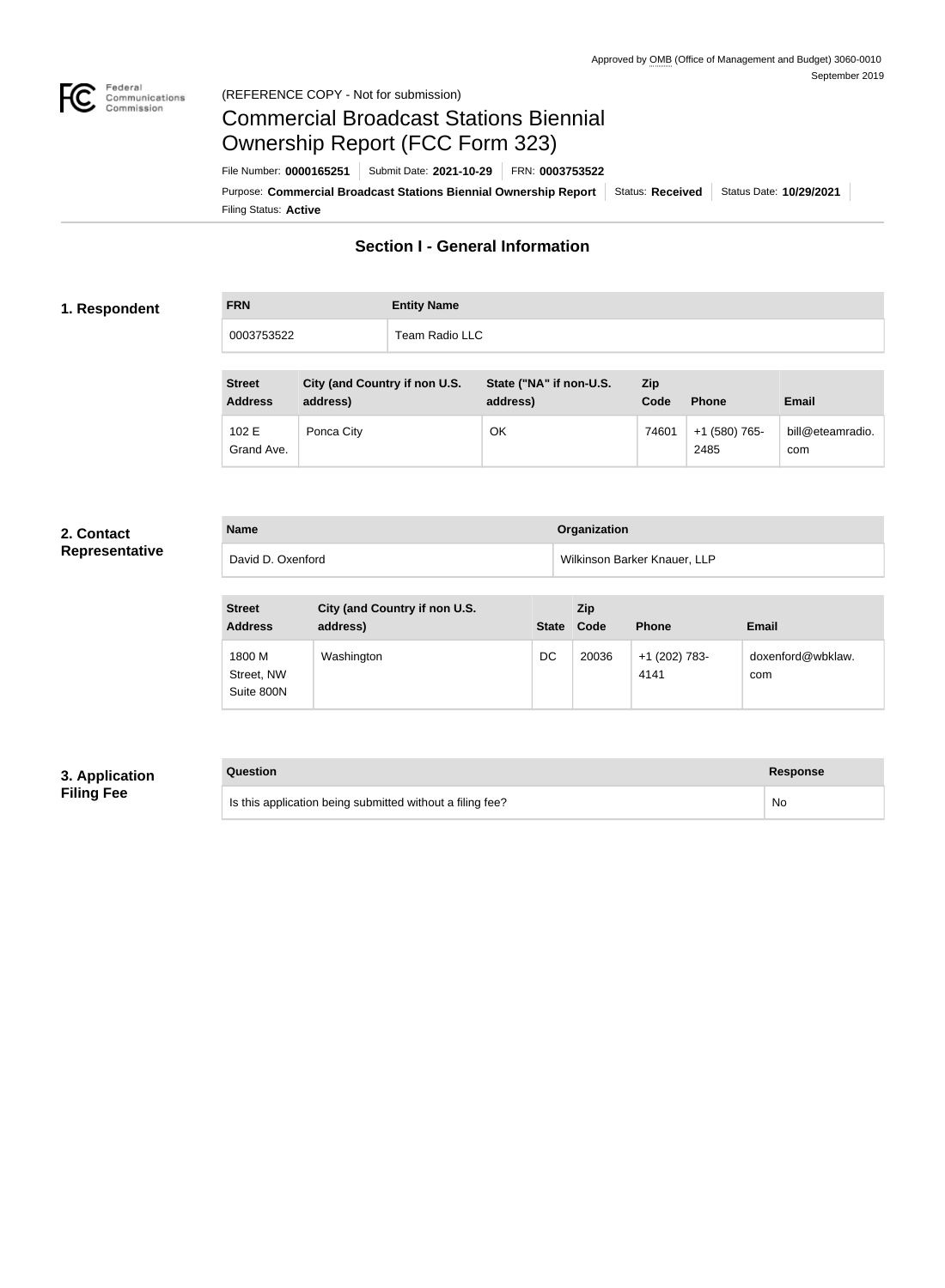| <b>Fees</b> | <b>Application Type</b> | <b>Form Number</b> | <b>Fee Code</b> | Quantity | <b>Fee Amount</b> | <b>Subtotal</b> |
|-------------|-------------------------|--------------------|-----------------|----------|-------------------|-----------------|
|             | Biennial                | Form 323           | MAR             | ა        | 85                | \$425.00        |
|             |                         |                    |                 |          | Total             | \$425.00        |

#### **4. Nature of Respondent**

| (a) Provide the following information about the Respondent: |                           |  |
|-------------------------------------------------------------|---------------------------|--|
| <b>Relationship to stations/permits</b>                     | Licensee                  |  |
| <b>Nature of Respondent</b>                                 | Limited liability company |  |

**(b) Provide the following information about this report:**

| <b>Purpose</b> | Biennial                                                                                                                                                                               |
|----------------|----------------------------------------------------------------------------------------------------------------------------------------------------------------------------------------|
| "As of" date   | 10/01/2021                                                                                                                                                                             |
|                | When filing a biennial ownership report or validating<br>and resubmitting a prior biennial ownership report, this<br>date must be Oct. 1 of the year in which this report is<br>filed. |

#### **5. Licensee(s) and Station(s)**

×

#### **Respondent is filing this report to cover the following Licensee(s) and station(s):**

| Licensee/Permittee Name | <b>FRN</b> |
|-------------------------|------------|
| Team Radio LLC          | 0003753522 |

| Fac. ID No. | <b>Call Sign</b> | <b>City</b>      | <b>State</b> | <b>Service</b> |
|-------------|------------------|------------------|--------------|----------------|
| 35485       | <b>KPNC</b>      | PONCA CITY       | OK           | FM             |
| 43733       | <b>KOKB</b>      | <b>BLACKWELL</b> | <b>OK</b>    | AM             |
| 52678       | KLOR-FM          | PONCA CITY       | OK           | FM             |
| 62346       | <b>KOKP</b>      | PERRY            | <b>OK</b>    | AM             |
| 62348       | <b>KOSB</b>      | PERRY            | OK           | <b>FM</b>      |

## **Section II – Biennial Ownership Information**

| 1.47 C.F.R.<br><b>Section 73,3613</b><br>and Other<br><b>Documents</b> | Licensee Respondents that hold authorizations for one or more full power television, AM, and/or FM stations should list all<br>contracts and other instruments set forth in 47 C.F.R. Section 73.3613(a) through (c) for the facility or facilities listed on this<br>report. In addition, attributable Local Marketing Agreements (LMAs) and attributable Joint Sales Agreements (JSAs) must be<br>disclosed by the licensee of the brokering station on its ownership report. If the agreement is an attributable LMA, an<br>attributable JSA, or a network affiliation agreement, check the appropriate box. Otherwise, select "Other." Non-Licensee<br>Respondents, as well as Licensee Respondents that only hold authorizations for Class A television and/or low power television<br>stations, should select "Not Applicable" in response to this question. |
|------------------------------------------------------------------------|--------------------------------------------------------------------------------------------------------------------------------------------------------------------------------------------------------------------------------------------------------------------------------------------------------------------------------------------------------------------------------------------------------------------------------------------------------------------------------------------------------------------------------------------------------------------------------------------------------------------------------------------------------------------------------------------------------------------------------------------------------------------------------------------------------------------------------------------------------------------|
|                                                                        | Not Applicable.                                                                                                                                                                                                                                                                                                                                                                                                                                                                                                                                                                                                                                                                                                                                                                                                                                                    |
| 2. Ownership<br><b>Interests</b>                                       | (a) Ownership Interests. This Question requires Respondents to enter detailed information about ownership interests by<br>generating a series of subforms. Answer each question on each subform. The first subform listing should be for the Respondent<br>itself. If the Respondent is not a natural person, also list each of the officers, directors, stockholders, non-insulated partners,<br>non-insulated members, and any other persons or entities with a direct attributable interest in the Respondent pursuant to the<br>standards set forth in 47 C.F.R. Section 73.3555. (A "direct" interest is one that is not held through any intervening companies<br>or entities.) List each interest holder with a direct attributable interest in the Respondent separately.                                                                                  |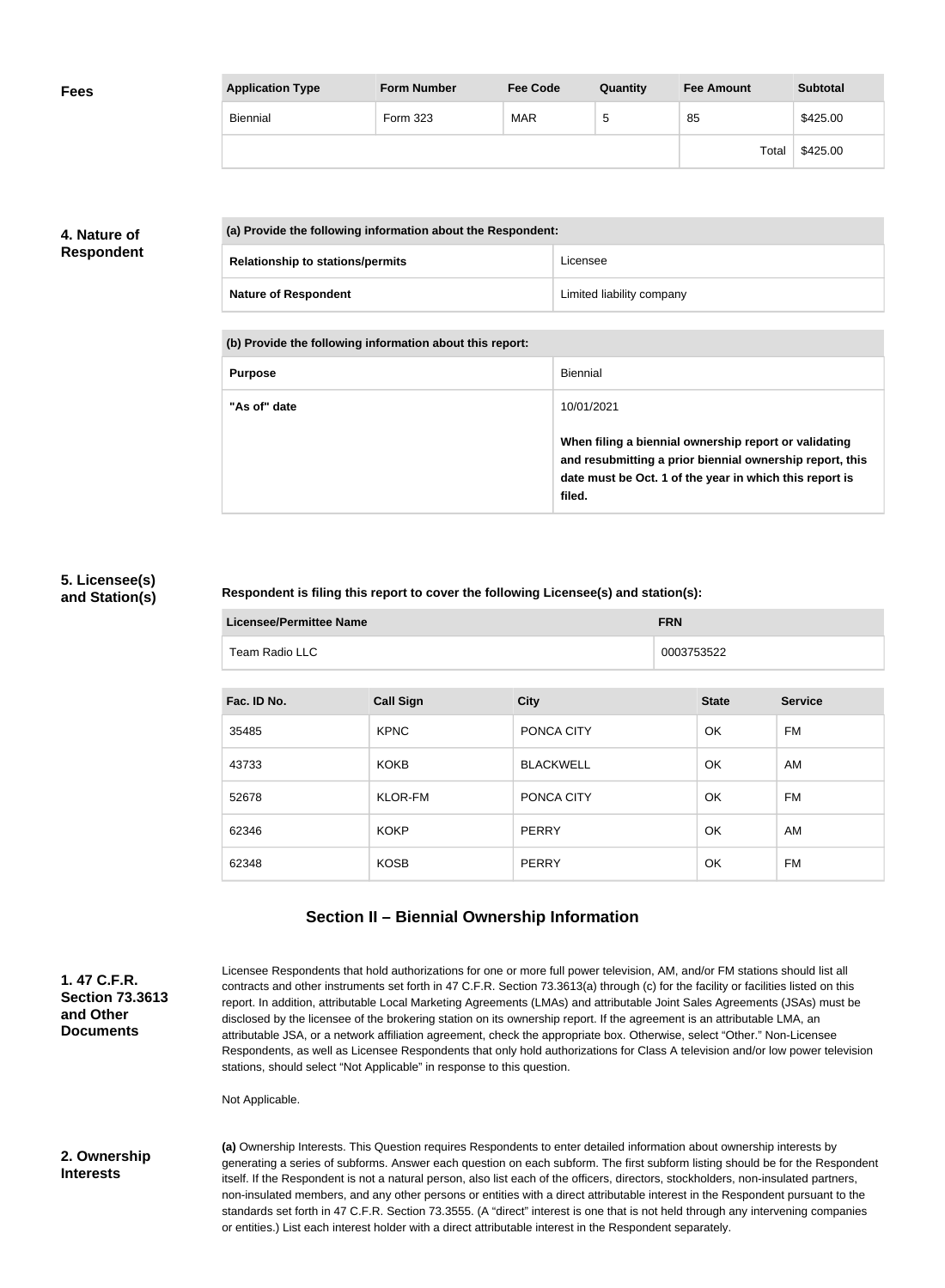Leave the percentage of total assets (Equity Debt Plus) field blank for an interest holder unless that interest holder has an attributable interest in the Respondent solely on the basis of the Commission's Equity Debt Plus attribution standard, 47 C.F.R. Section 73.3555, Note 2(i).

In the case of vertical or indirect ownership structures, list only those interests in the Respondent that also represent an attributable interest in the Licensee(s) for which the report is being submitted.

Entities that are part of an organizational structure that includes holding companies or other forms of indirect ownership must file separate ownership reports. In such a structure do not report, or file a separate report for, any interest holder that does not have an attributable interest in the Licensee(s) for which the report is being submitted.

Please see the Instructions for further detail concerning interests that must be reported in response to this question.

The Respondent must provide an FCC Registration Number for each interest holder reported in response to this question. Please see the Instructions for detailed information and guidance concerning this requirement.

| <b>Ownership Information</b>                                                                                                     |                                                         |                      |                            |  |
|----------------------------------------------------------------------------------------------------------------------------------|---------------------------------------------------------|----------------------|----------------------------|--|
| <b>FRN</b>                                                                                                                       | 0003753522                                              |                      |                            |  |
| <b>Entity Name</b>                                                                                                               | Team Radio LLC                                          |                      |                            |  |
| <b>Address</b>                                                                                                                   | PO Box                                                  |                      |                            |  |
|                                                                                                                                  | <b>Street 1</b>                                         | 102 E Grand Ave.     |                            |  |
|                                                                                                                                  | <b>Street 2</b>                                         |                      |                            |  |
|                                                                                                                                  | <b>City</b>                                             | Ponca City           |                            |  |
|                                                                                                                                  | State ("NA" if non-U.S.<br>address)                     | OK                   |                            |  |
|                                                                                                                                  | <b>Zip/Postal Code</b>                                  | 74601                |                            |  |
|                                                                                                                                  | Country (if non-U.S.<br>address)                        | <b>United States</b> |                            |  |
| <b>Listing Type</b>                                                                                                              | Respondent                                              |                      |                            |  |
| <b>Positional Interests</b><br>(check all that apply)                                                                            | Respondent                                              |                      |                            |  |
| <b>Tribal Nation or Tribal</b><br><b>Entity</b>                                                                                  | Interest holder is not a Tribal nation or Tribal entity |                      |                            |  |
| <b>Interest Percentages</b><br>(enter percentage values                                                                          | Voting                                                  | 0.0%                 | <b>Jointly Held?</b><br>No |  |
| from 0.0 to 100.0)                                                                                                               | <b>Equity</b>                                           | 0.0%                 |                            |  |
|                                                                                                                                  | <b>Total assets (Equity Debt</b><br>Plus)               | 0.0%                 |                            |  |
| Does interest holder have an attributable interest in one or more broadcast stations<br>No<br>that do not appear on this report? |                                                         |                      |                            |  |

#### **Ownership Information**

| <b>FRN</b>     | 0019253236         |                  |  |
|----------------|--------------------|------------------|--|
| Name           | William L. Coleman |                  |  |
| <b>Address</b> | PO Box             |                  |  |
|                | <b>Street 1</b>    | 600 Michael Lane |  |
|                | <b>Street 2</b>    |                  |  |
|                | <b>City</b>        | Ponca City       |  |
|                |                    |                  |  |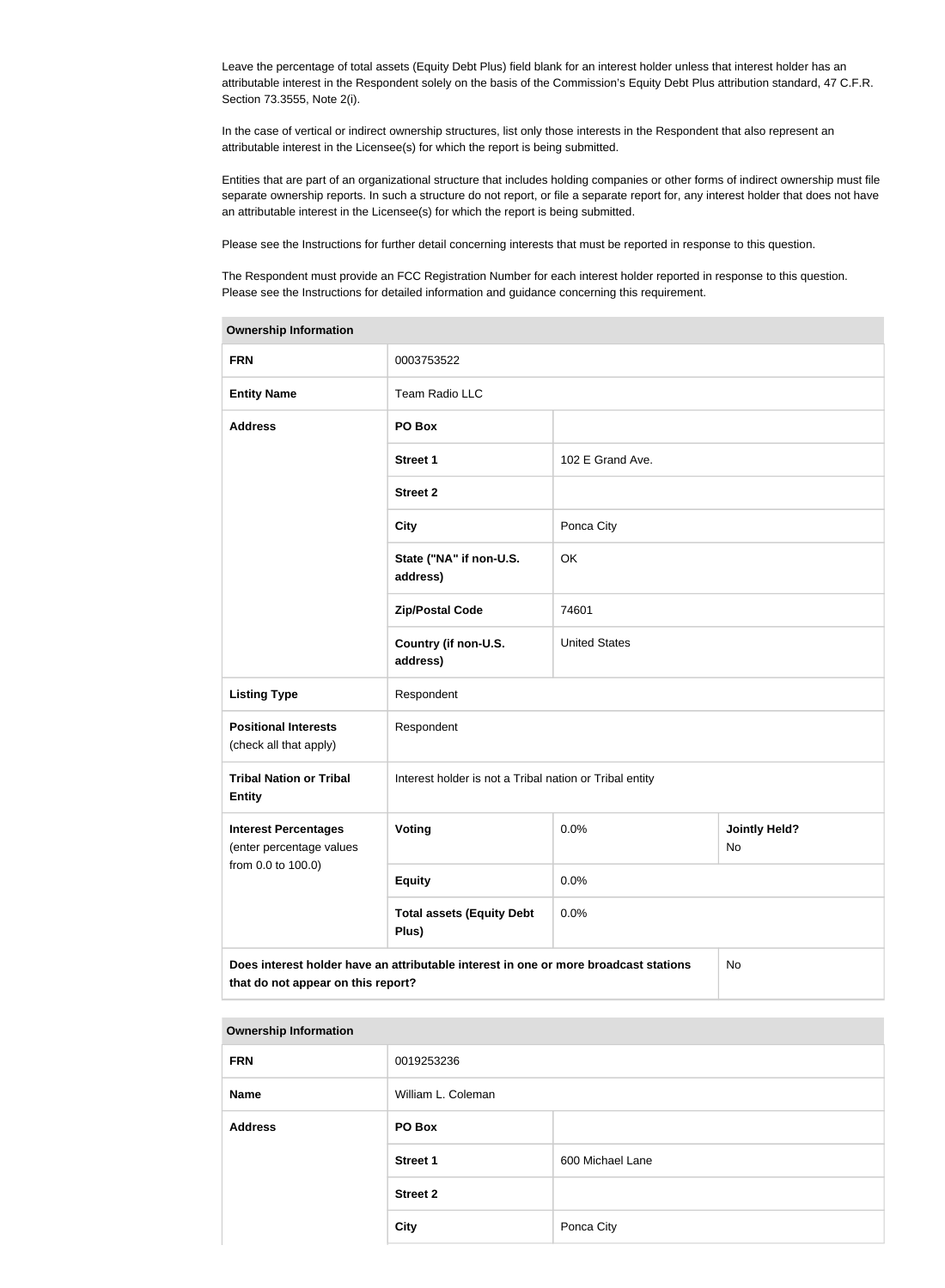|                                                           | State ("NA" if non-U.S.<br>address)                                                  | OK                     |                                   |  |
|-----------------------------------------------------------|--------------------------------------------------------------------------------------|------------------------|-----------------------------------|--|
|                                                           | <b>Zip/Postal Code</b>                                                               | 74604                  |                                   |  |
|                                                           | Country (if non-U.S.<br>address)                                                     | <b>United States</b>   |                                   |  |
| <b>Listing Type</b>                                       | <b>Other Interest Holder</b>                                                         |                        |                                   |  |
| <b>Positional Interests</b><br>(check all that apply)     | LC/LLC/PLLC Member                                                                   |                        |                                   |  |
| Citizenship, Gender,                                      | <b>Citizenship</b>                                                                   | <b>US</b>              |                                   |  |
| <b>Ethnicity, and Race</b><br><b>Information (Natural</b> | Gender                                                                               | Male                   |                                   |  |
| Persons Only)                                             | <b>Ethnicity</b>                                                                     | Not Hispanic or Latino |                                   |  |
|                                                           | Race                                                                                 | White                  |                                   |  |
| <b>Interest Percentages</b><br>(enter percentage values   | Voting                                                                               | 99.0%                  | <b>Jointly Held?</b><br><b>No</b> |  |
| from 0.0 to 100.0)                                        | <b>Equity</b>                                                                        | 99.0%                  |                                   |  |
|                                                           | <b>Total assets (Equity Debt</b><br>Plus)                                            | 99.0%                  |                                   |  |
|                                                           | Does interest holder have an attributable interest in one or more broadcast stations |                        | <b>No</b>                         |  |

**that do not appear on this report?**

**Ownership Information FRN** 0019253251 Name Helen Coleman **Address PO Box Street 1** 600 Michael Lane **Street 2 City Ponca City State ("NA" if non-U.S. address)** OK **Zip/Postal Code** 74604 **Country (if non-U.S. address)** United States **Listing Type Circuit** Other Interest Holder **Positional Interests** (check all that apply) LC/LLC/PLLC Member **Citizenship, Gender, Ethnicity, and Race Information (Natural Persons Only) Citizenship** US Gender Female **Ethnicity** Not Hispanic or Latino **Race** White **Interest Percentages** (enter percentage values from 0.0 to 100.0) **Voting 1.0% 1.0% and 1.0% and 1.0% and 1.0% and 1.0% and 1.0% and 1.0% and 1.0% and 1.0% and 1.0% and 1.0% and 1.0% and 1.0% and 1.0% and 1.0% and 1.0% and 1.0% and 1.0% and 1.0% and 1.0% and 1.0% and 1.0% and 1.0% and 1.** No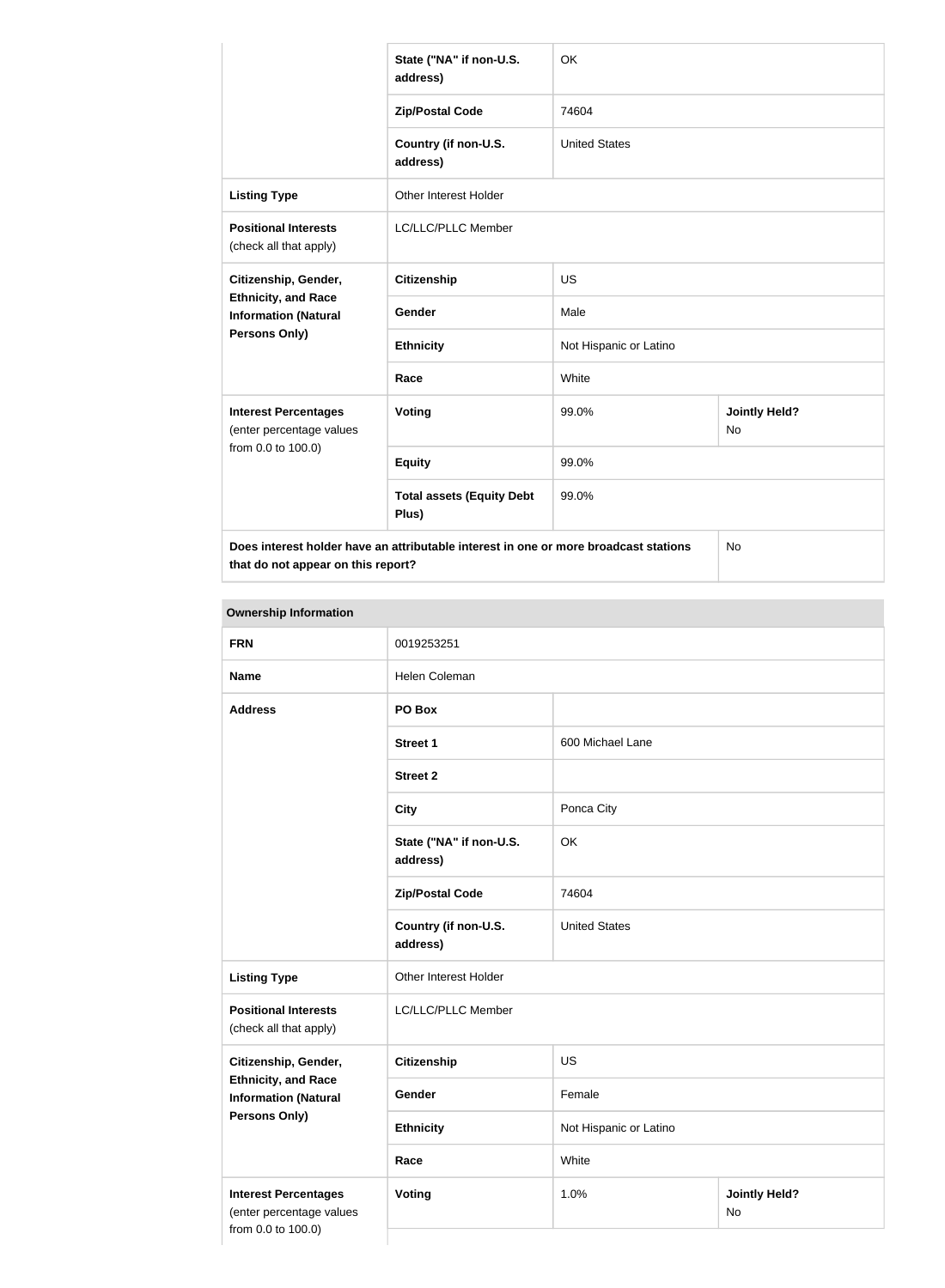|                                                                                                                                   | <b>Equity</b>                             | 1.0%    |  |
|-----------------------------------------------------------------------------------------------------------------------------------|-------------------------------------------|---------|--|
|                                                                                                                                   | <b>Total assets (Equity Debt</b><br>Plus) | $1.0\%$ |  |
| Does interest holder have an attributable interest in one or more broadcast stations<br>No.<br>that do not appear on this report? |                                           |         |  |
| Yes<br>(b) Respondent certifies that any interests, including equity, financial, or voting                                        |                                           |         |  |

| (b) Respondent certifies that any interests, including equity, financial, or voting | <b>Yes</b> |
|-------------------------------------------------------------------------------------|------------|
| interests, not reported in this filing are non-attributable.                        |            |
| If "No," submit as an exhibit an explanation.                                       |            |

| (c) Does the Respondent or any reported interest holder<br>hold an attributable interest in any newspaper entities in<br>the same market as any station for which this report is<br>filed, as defined in 47 C.F.R. Section 73.3555?                                                                                                                                                                                                                                                                                                                                                                                                              | No |
|--------------------------------------------------------------------------------------------------------------------------------------------------------------------------------------------------------------------------------------------------------------------------------------------------------------------------------------------------------------------------------------------------------------------------------------------------------------------------------------------------------------------------------------------------------------------------------------------------------------------------------------------------|----|
| If "Yes," provide information describing the interest(s), using<br>EITHER the subform OR the spreadsheet option below.<br>Respondents with a large number (50 or more) of entries to<br>submit should use the spreadsheet option.                                                                                                                                                                                                                                                                                                                                                                                                                |    |
| NOTE: Spreadsheets must be submitted in a special XML<br>Spreadsheet format with the appropriate structure that is<br>specified in the documentation. For instructions on how to<br>use the spreadsheet option to complete this question<br>(including templates to start with), please Click Here.                                                                                                                                                                                                                                                                                                                                              |    |
| If using the subform, leave the percentage of total assets<br>(Equity Debt Plus) field blank for an interest holder unless<br>that interest holder has an attributable interest in the<br>newspaper entity solely on the basis of the Commission's<br>Equity Debt Plus attribution standard, 47 C.F.R. Section<br>73.3555, Note 2(i). If using an XML Spreadsheet, enter "NA"<br>into the percentage of total assets (Equity Debt Plus) field<br>for an interest holder unless that interest holder has an<br>attributable interest in the newspaper entity solely on the<br>basis of the Commission's Equity Debt Plus attribution<br>standard. |    |
| The Respondent must provide an FCC Registration Number<br>for each interest holder reported in response to this<br>question. Please see the Instructions for detailed information<br>and guidance concerning this requirement.                                                                                                                                                                                                                                                                                                                                                                                                                   |    |

**(d) Are any of the individuals listed as an attributable interest holder in the Respondent married to each other or related to each other as parentchild or as siblings?** Yes

If "Yes," provide the following information for each such the relationship.

| <b>Family Relationships</b> |            |             |                   |  |
|-----------------------------|------------|-------------|-------------------|--|
| <b>FRN</b>                  | 0019253251 | <b>Name</b> | Helen Coleman     |  |
| <b>FRN</b>                  | 0019253236 | <b>Name</b> | William L Coleman |  |
| Relationship                | Spouses    |             |                   |  |

#### **Family Relationships**